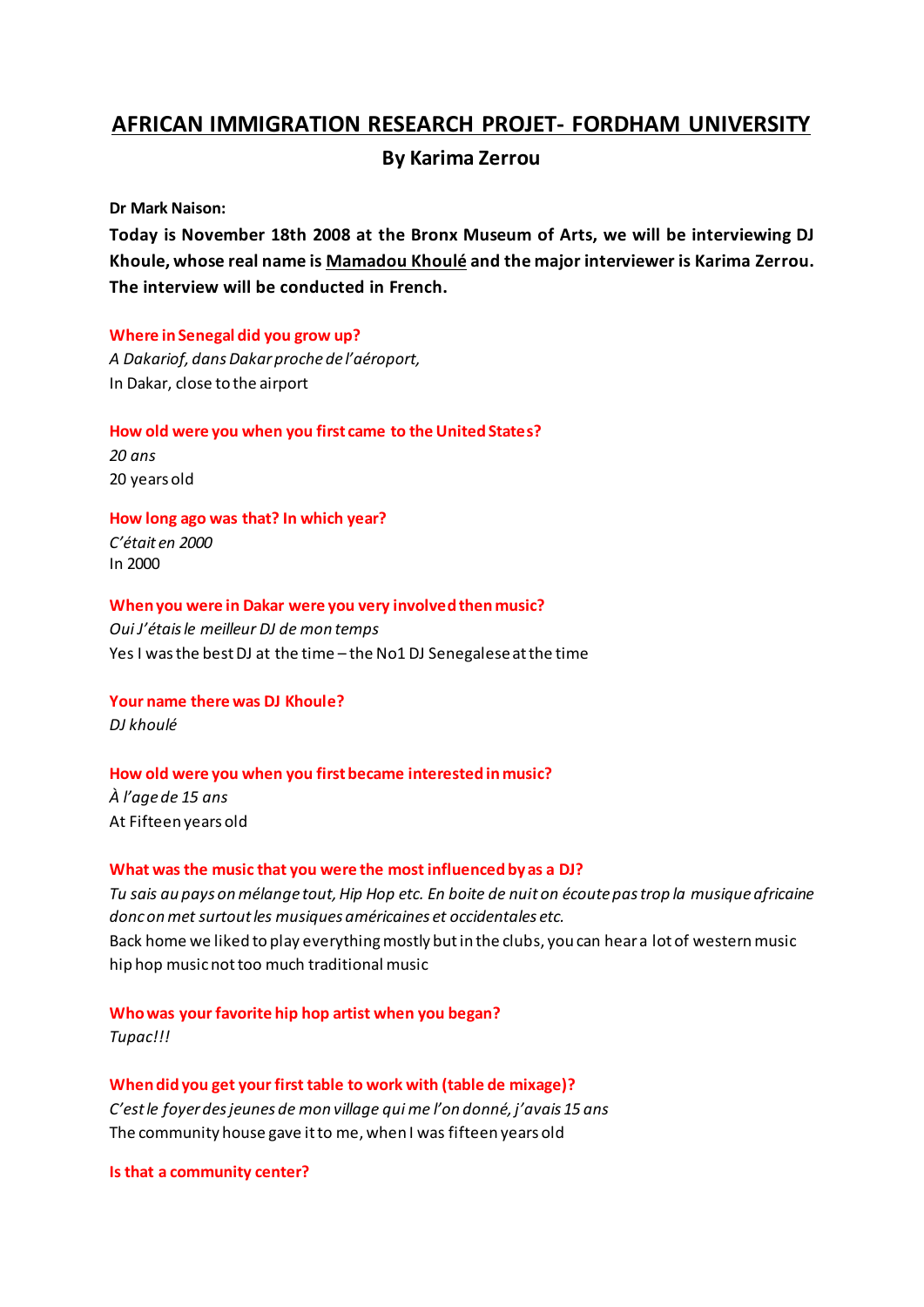*Oui c'est en général la que les jeunes se regroupaient pour des activités* Yes that's usually what you would have for young people to gather for activities

### **What'sort'of'housingdid'you'live'it? Public?'Privat houses?**

Les parents achetaient des maisons Parents were buying houses

### **The'community'center'was'just'a'place'where'the'young'people'gathered'and there'had turn'**  $table?$  Turn  $table$  with Vinyl's or Cds?

*A ce moment en 2000 il n'y avait pas de Cds on a commencé par des audio cassettes* In 2000, there were no Cds, and we used to mix with tapes

#### And you mixed with vinyl's too? Only tapes? How did you do that?

*Non je n'avais avec que des cassettes, on avait 2 machines à cassettes une pour écouter une pour balancer* No just tapes, I had two set for tapes, one was to listen and the other was to throw down

#### **Did you have a mixer?**

*No*

#### **Where did you learn the skill? Anyone taught you?**

*YƵĂŶĚũ͛ĠƚĂŝƐũĞƵŶĞũ͛ĂŝŵĂŝƐůĂŵƵƐŝƋƵĞĞƚůĞƐ gens"du"foyer"ŵ͛ŽŶĚŽŶŶĠĚĞƋƵŽŝŵŝdžĞƌƉŽƵƌůĂ communauté*

When I was young I loved music so the community house wanted to encouraged me and gave me the opportunity because they saw I was passionate

#### **Did'you'play'a'musical'instrument?**

*No*

**Did'you'dance?** *Yes*

### **Were'you'like'a'b1boy'dancer'or a break'dancer?'**

*:͛ĠƚĂŝƐƵŶďŽŶĚĂŶƐĞƵƌũ͛ĂŝŵġŵĞŐĂŐŶĠĚĞƐƉƌŝdžƉŽƵƌça,"pour"la"danse traditionnelle :"le"fonorat"pas" de"break"dancing* I was a good dancer; I even won prices for it, but for the traditional dance called Fonorat not break dancing

### Young people dress hip hop style and baggies clothes in Dakar?

*Oui ça c'est sur, on est plus américain là bas!* Yes for sure, in Dakar they are often more American than here

#### **Did you have MTV in Dakar?**

*On"Ŷ͛avait"pas"ça !"On"avait"des"amis"qui"nous"envoyés"des"vidéos* No we did not; friends would send videos from the USA

### **Did'you'have'family'or friends'in'USA'when'you'were Younger?**

Oui j'avais des amis! Yes I had friends, connections here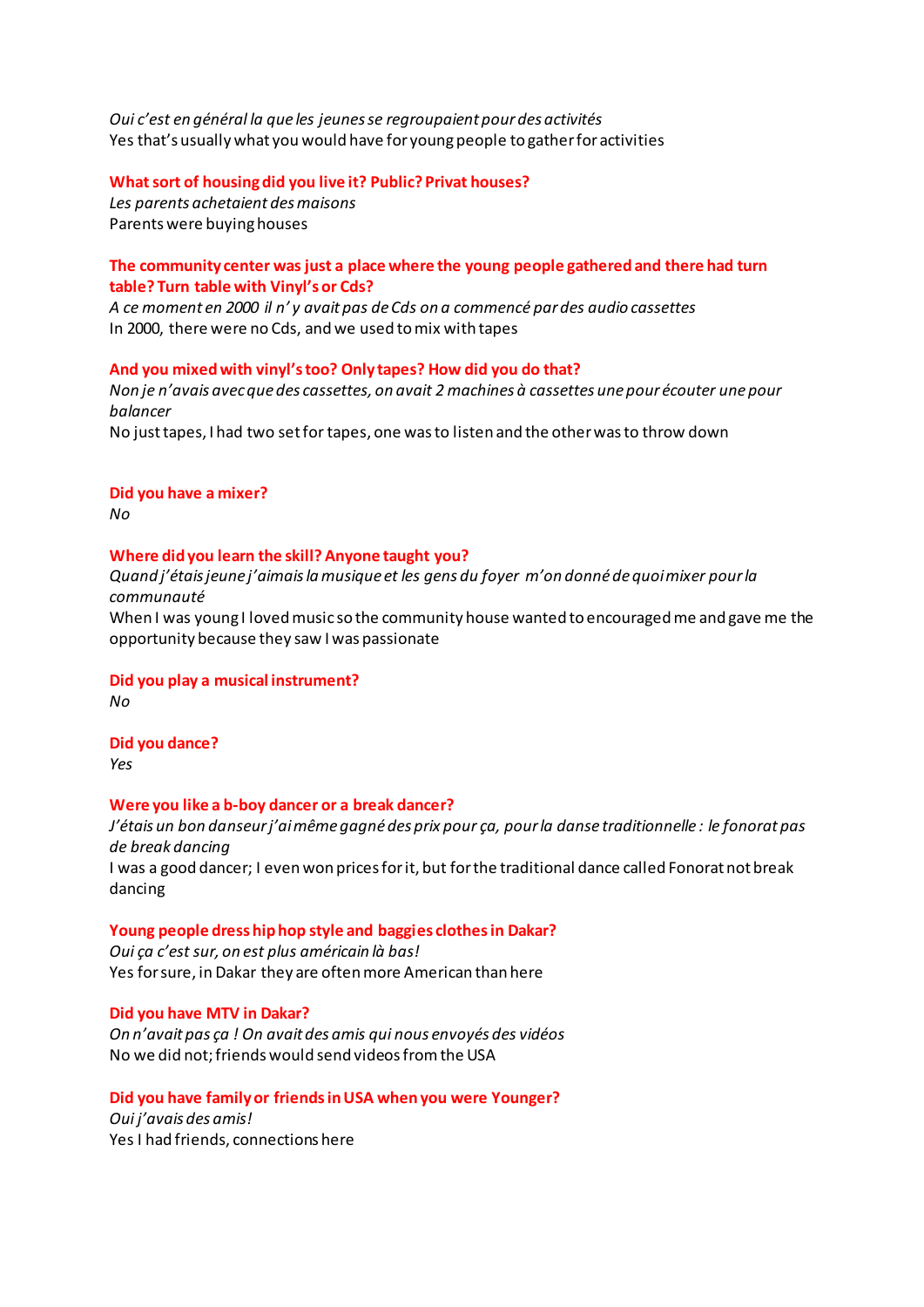#### What was like your first party when you were DJ in Dakar?

*:͛ĂŝŽƌŐĂŶŝƐĠĚĞƐŵĂƚŝŶĠĞƐǀĞŶĚƌĞĚŝƐĂŵĞĚŝĚŝŵĂŶĐŚĞ et"mêmeMercredi,"à notre"age,"15" ans"tu"ne" faisais pas de soirées jusqu'à 4h du matin. On commencé à 9h et finissais à 2h -3h du mat!* I was organizing evenings Friday Saturday Sunday and even on Wednesday, not party up till 4 am but short evening till 2ish party because we were young, like 15

### **Did'you'skill'come'from'the'music'you'played'or'the'things'you'said? Or'you'mixed'better? What'** made you so good?

*I'avais tous les sons, et je mixais tout !!!En Afrique on danse tout!* I had all the new sounds; I would mix them all, in Africa we danced on everything!

#### **Did you ever rap?**

*Non, j'ai jamais essayé. Mais J'ai managé un groupe de rap à Dakar* No never, but I managed a rap group in Dakar

#### **Did'you'know'any'of'the'people'who'were'performing on'the'Africa'underground?**

*l'ai* le CD I have the CD

### **Did'you'except'to'come'to'united states eventually or you'just'thought'you'were'going to'stay'in' Dakar?**

*Oh moi mon papa c'est lui qui gérait la sécurité de l'aéroport donc je savais que j'allais sortir.* Oh yeah my dad was the security of the airport and I knew I was getting out at some point

#### Did you have family in NY when you came here?

*KƵŝũ͛ĂŝĚĞ la"famille"ici* Yes family relative

#### And they live in the Bronx?

*Certains"habitaient"à"HĂƌůĞŵĞƚĚ͛ĂƵƚƌĞƐĚĂŶƐůĞƌŽŶdž͕un"peu"partout* Yes in Harlem, in the Bronx, all spread out

As soon as after you came here did you start DJ? *2002*

**So'meanwhile'what'kind'of'work'did'you'do?** *Je"travaillais"dans"une"compagnie"de"boutiques"qui"vendait"des"trucs* I worked at a store selling stuff

### **Did you graduate from high school in Dakar?**

*Je suis allé jusqu'au lycée mais pas l'université* I went to high school a little but not to college

Did you go to the university when you came here? *J'ai voulu faire technologie ici mais c'était trop cher* I wanted to do technology when I came here but it was too expensive

**When'you'were'DJ'where'was'your'first'DJing job'in'NY?** La plantation est un night club dans le Bronx Plantation, a night club in the Bronx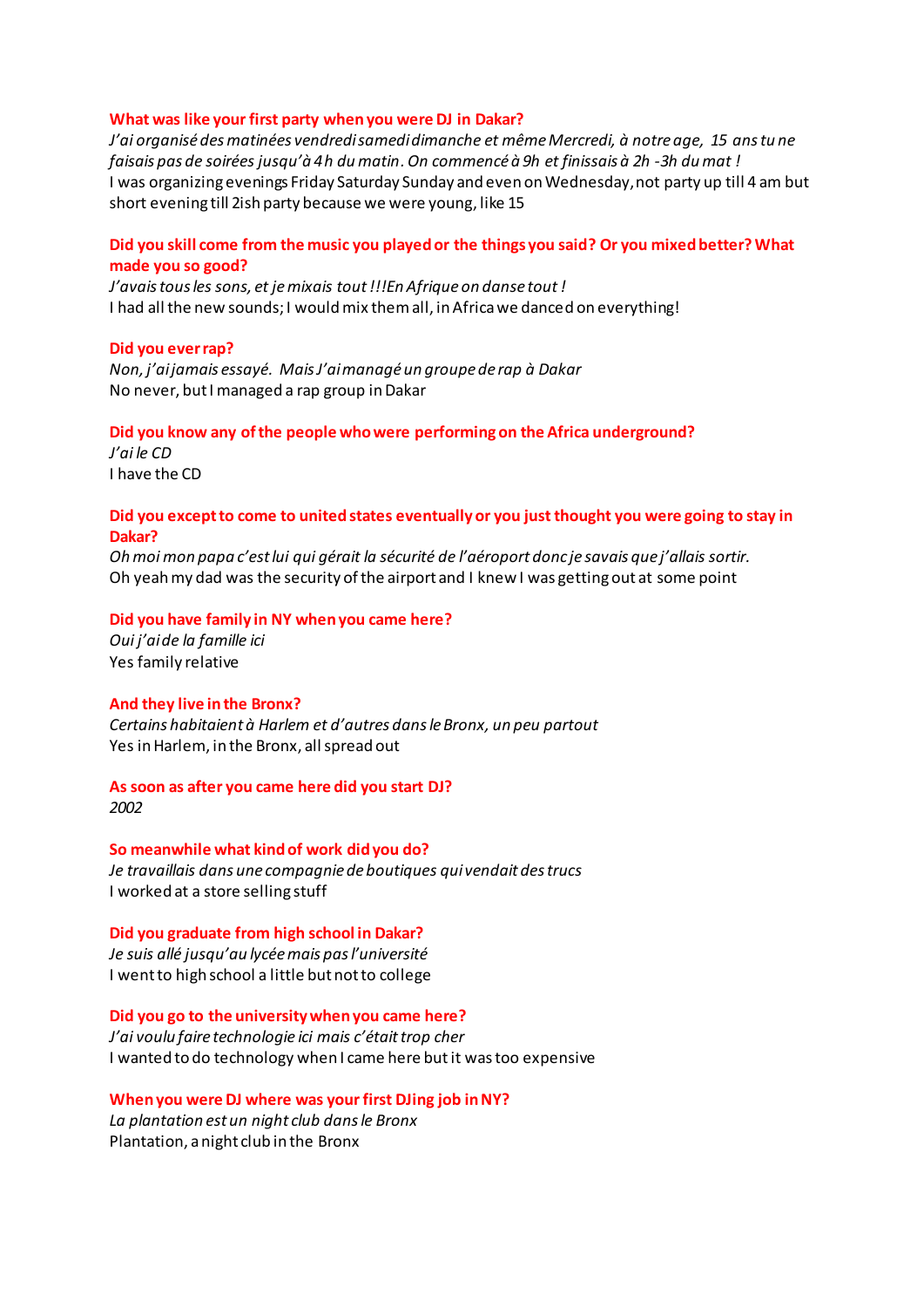The plantation is it still there? Yes

Was the crowd all African or was it mixed? Mélanaé The crowd was mixed

How big is the plantation? Plus de 250 personnes More than 250 persons

#### By the way what made you leave Dakar you were doing so well?

Je suis venu car j'aimais la musique et à la TV tu vois l'Amérique et tu dis c'est a voir I came because I loved music and watching America on TV made really want to see what it was about

Did you produce mix tape in Senegal?

Nan jamais No never

### **And here?**

J'ai fais une compilation mélange de musiques africaines et j'aivendu I did an African compilation and I sold it

#### Do you sell your compilation? Where could I buy the compilation?

Au magasin à la 116ème mais depuis j'en ai plus refais car il n'y a pas d'argent généré In store, 116th but it was in 2004, I didn't do again because there is no money there

# Where you were working in the plantation you were working with Cds then? Yes

When you do a party do you bring your own equipment or do you use the equipment of the club? Ca dépend sic'est dans un club j'amène mon laptop ou bien mes cds, mais si c'est dans une place j'amène tout mon matériel It depends if it's a club I bring my laptop or my CDs but in a hall I would bring all my equipment

Do you work with vinyl or Cds? Cds

How do you keep your collection of music up to date how do you get your tracks? J'ai deux ordis et je copie les cds ou je prends sur internet I have two computers and I burn cds and download

Which type of music you most like to play in your sets? A part la musique africaine, j'aime le hip hop, dance, R&b, trip hop... Besides African music I like hip hop, dance, R&B, trip hop...

So you have a show on the radio show "voice of Africa"? Oui de 11 a minuit les mercredis Yes from 11pm to Midnight on Wednesdays

Who is your audience? Are they mostly Senegalese? Oui on parle Wolof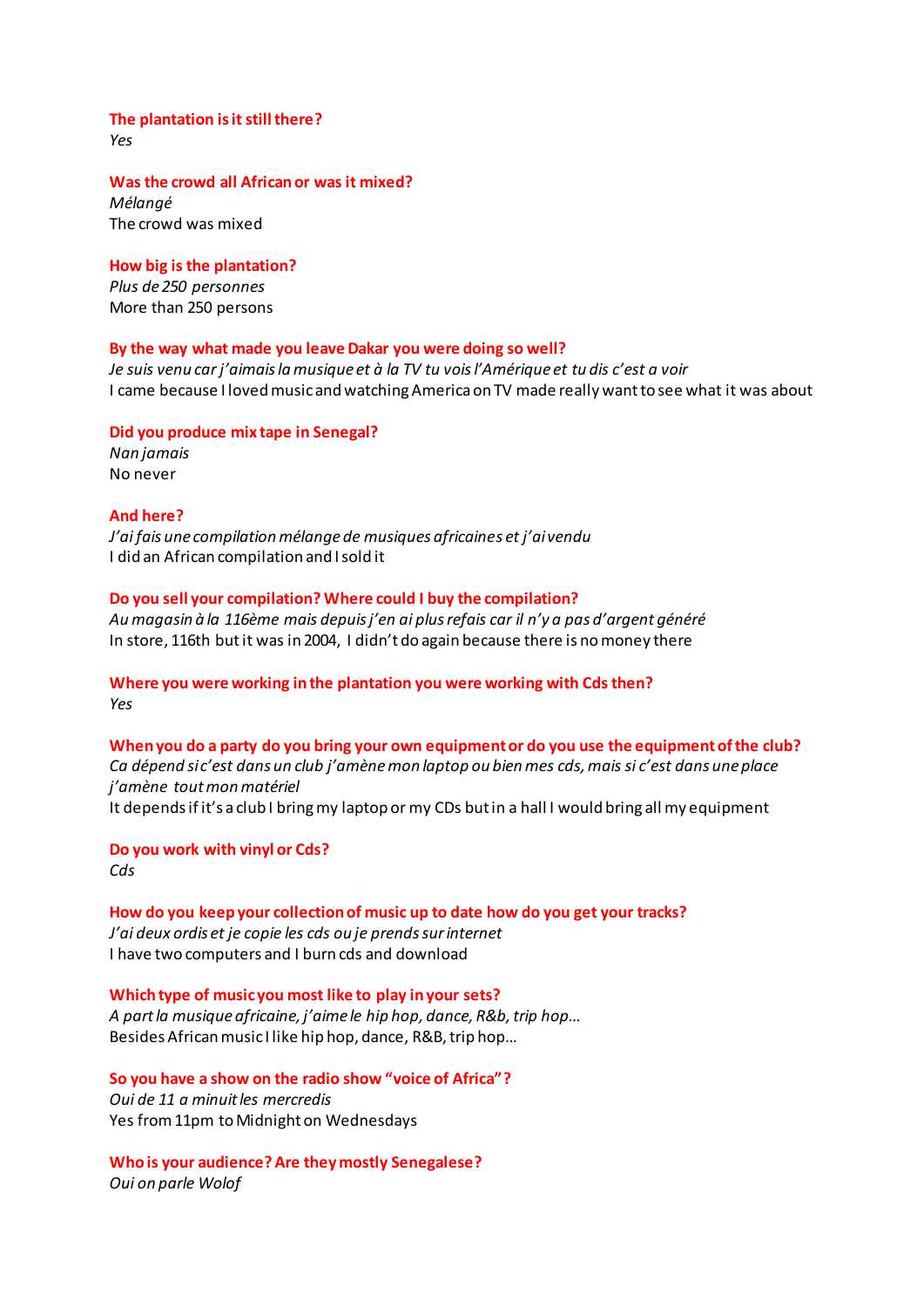Yes, mostly Wolof

#### **Did'you'DJing'in walof when'you'talk'to'the'people?**

A la radio y a que les sénégalais qui écoutent c'est une radio sénégalaise, je travaille pour une *association sénégalaise c'est pour ca....* Only Senegalese listeners as it is a Senegalese radio, I do it for the association for American Senegalese

#### **The'association'of'American'Senegalese'isthey'located in'the'Bronx'or'in'Harlem?**

*Ils ont ici à Harlem* In Harlem (116th) Association of Senegalese of America

#### **Do'you'or this'organization?**

Je travaille à la radio -I work for them, for the show

#### **When'you'do'parties?'Where are'most'of'your'parties now?**

*Chaque"troiƐŵŽŝƐũ͛ŽƌŐĂŶŝƐĞĚĞƐƐŽŝƌĠĞƐ,"ça dépend,"je"choisis"la"salle* Every three months I organized African parties, I chose the venue

Senegalese still know your name so they come to your party?

*Yes*

#### Where are the halls you rent for the parties?

Le 31 décembre on a une soirée, 144 and Lennox Like this upcoming 31 we have a New Year's Eve party

#### **What is the name of the club?**

 $C$ 'est une salle de basket It's a basket-ballhall

#### H**ow'many'people'were'come'in'your'parties?**

*͛ŚĂďŝƚƵĚĞŽŶĂde"300 400 500" personnes* Usually 300, 400 sometimes 500 people

# **Do'they'have'food'also? Des fois on vend**

Sometimes we do sell yes

#### **So'you'promote'your'own'parties? Why not'more'than'every'3'month?**

Parce que la communauté sénégalaise ne se déplace pas souvent, si tu veux les mobiliser, il ne faut *pas"trop"organiser* Senegalese don't like to go out all the time so if you want them to come, you can't organize too many

#### What about clubs, do you also dj in club?

*EŽŶũ͛ĂŝĂrƌġƚĞů͛ĂŶŶĠĞĚĞƌŶŝğƌĞĐĂƌŵĂĨĞŵŵĞĠƚĂŝƚtombé enceinte* I was doing a lot of clubs but my wife got pregnant so I stopped for a while

**What'did'you'feel'when'you first came'here?Were'you'disappointed'in'the'US'when'you'arrived?** *Oui,* je suis déçu plus tu es la, plus tu as de factures a à payer, trop de bill à payer, c'est trop cher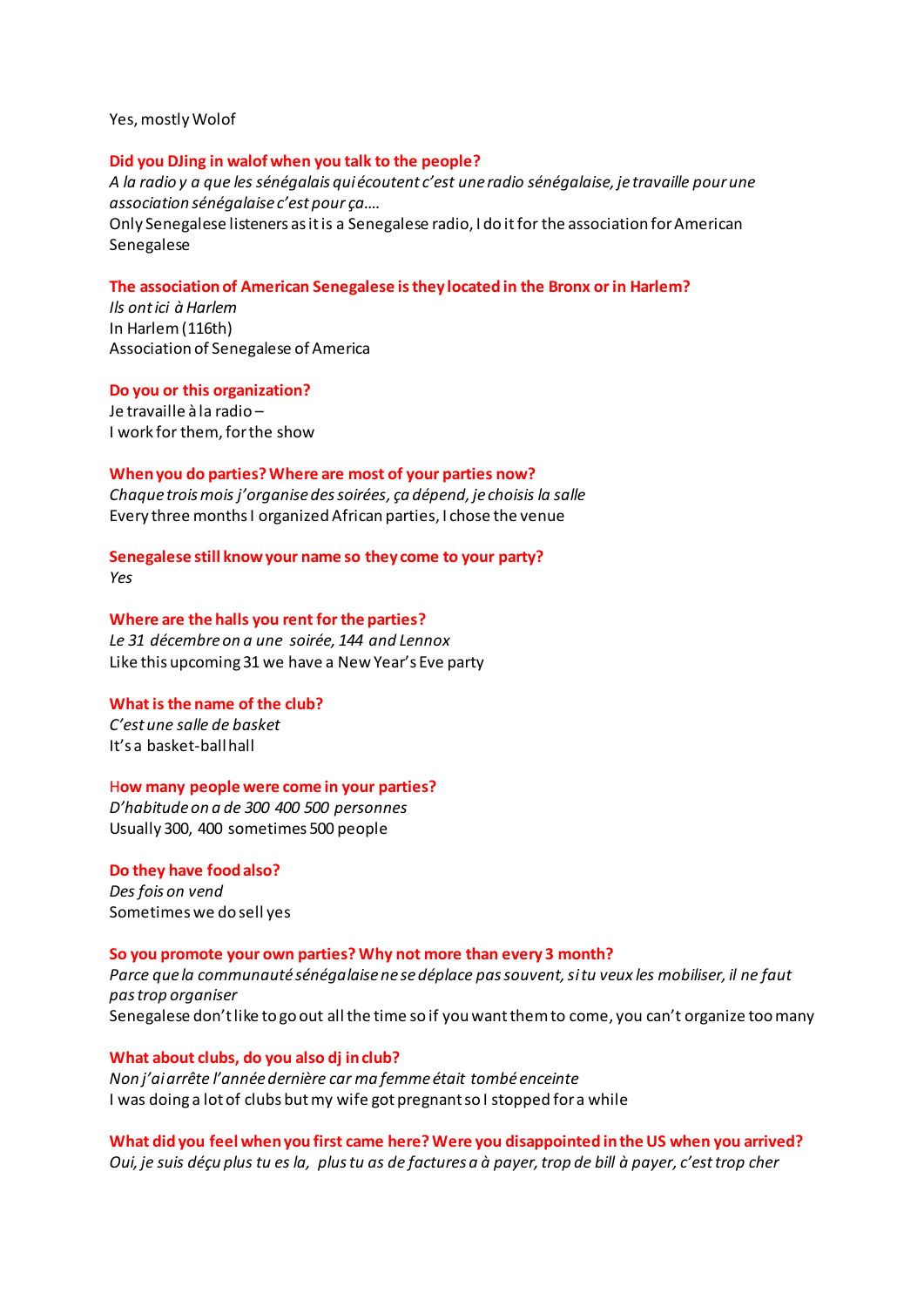I am disappointed, A lot of bills! The longer you stay here, the more bills you have!!expensive to live rent Electricity, food, etc.

### What about like the worst situation? Was that more difficult than you were expected?

*EĂŶĐ͛ĞƐƚƉĂƐça Đ͛ĞƐƚũƵƐƚĞƋƵĞdepuis"que"je"suis"là"je"travaille"* No that's not it; it's just that since I have been here I have been working

# The DJ is the supplement your normal work? You could not just be a DJ?

Ca dépend, l'argent tu ne sais pas combien tu vas mettre. Comme l'année dernière, je travaillais dans *ƵŶƌŽŶdž͕ƚŽƵƚĞů͛ĨƌŝƋƵĞƐĞƌĞƚƌŽƵǀĂŝƚůĂďĂƐƚŽƵƐůĞƐǁĞĞŬĞŶĚ, « Paris"Bercy »,"175"Street"and" Macomb*

It depends, it's unstable you do not know how much you are going to make. Well last year I was working in the Bronx in 175th in Macomb all Africa was there every week end "Paris Bercy"

# Are this mostly People from France speaking Africa or you get Malian Senegalese or including **Nigerians'etc.?'**

Tous les africains sont la ; Ils veulent que je revienne mais le problème qui se pose dans les boites de *nuit,"tu"y"es"tout"le"temps,"vendredi"samedi"dimanche,"à"partir"de"10h"tu"dois"être"la"bas pour"pointer"* All Africans are there. They want me to come back but it's a problem for me because you have to be there all the time, Friday, Saturday, and on Sunday after 10pm you need to be there

# **Is'there much'contact'or'socialization'between'Africans and'African Americansin'the'Bronx'or'do' Africans tend'to'stay'in'their'own'community'more'than'socialize'with'African'Americans, Latinos?** *Bon"on"est ensemble"*

Well, we are together

# **Are'you'in'a'big'apartment building?'All'communities get'only'well**

*Yes,"yes*

### **When your children get to be school aged, what is your sense of the school in the Bronx?**

*Il vient tout juste de naître on y a pas encore penser* We did not think about this yet as he was just born

### **Would you put him in the Bronx school?**

*Ca dépend on verra ce qui est le mieux* Depends, we will see what the best thing to do is

# **Do'you see'yourself'continuing'your DJ'carrier as'you'get'older'or'your'do'see'yourself'with'your' family'doing'other'things?**

*Je viens tout juste de commencer, j'ai la vie devant moi* I feel like I have just started! My entire life is ahead

# **Are'there'Many'DJs'other'than'the'two'of'you'who'are'in'the'Senegalese'community?**

Y en a 2 autres 2 others

### **Do you travel to other cities?**

*:ĞƐƵŝƐƚŽƵƚůĞƚĞŵƉƐĚĂŶƐĚ͛ĂƵƚƌĞƐ états Philadelphia,"Ohio,"Washington* I'm often in other States like Philly, Ohio, and DC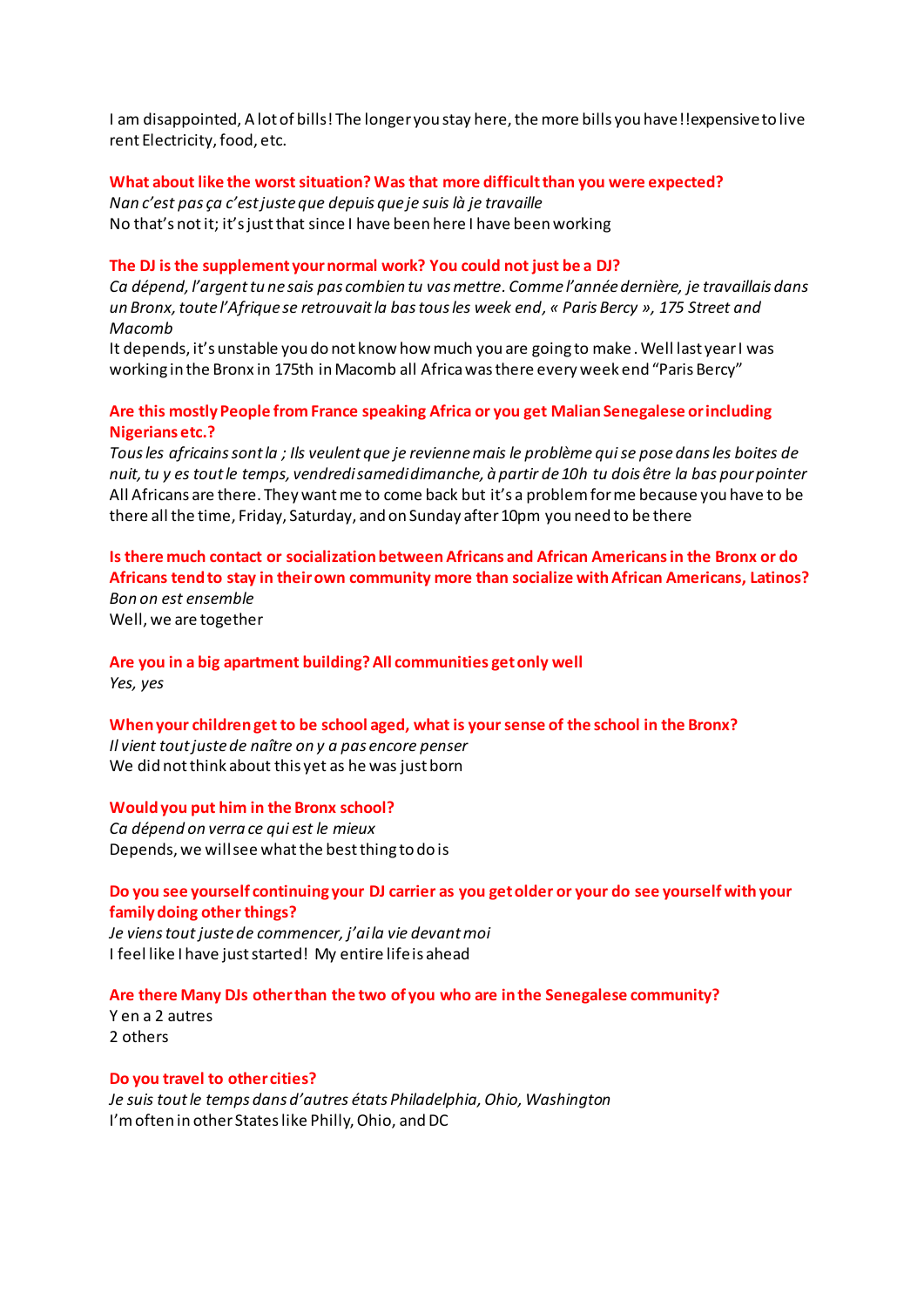#### So the Senegalese know DJ Khoule in the US, have you ever gone to Canada?

Non j'ai pas de papiers No I do not have any papers, I would have liked to

#### If you do not have papers you might not come back....................

#### So you have to have a green card to go outside and come back? Does your wife have papers?

Oui on s'est marié mais j'ai pas encore fais les démarches. Je ne suis pas encore allé voir un avocat. C'est de l'argent et il faut les payer

We are married but I did not undertake any steps yet or saw any lawyer because you have to pay him for that

So is it is the same Problem if you go back to Senegal you might not be able to come back? Yes

How long have you been here already? Je suis la depuis 2000 Since 2000

#### Has your family have ever come to see you?

Mon père était là mais ma mère, elle essaye de venir. My dad was here but my mum she is trying to come...

### Wow it is like the video "this is my America"...... It's very expensive to get a green card? If you take a lawyer how much you think he will be?

On s'est marié il y a à peine un an et plus, donc si je laisse du temps ils ne se diront pas que c'est un mariage arrangé

We have been married a year and some ago now so I want to wait a little longer so they do not think it is an arranged marriage...

#### We know a Ghanaian who got married 6 times, 6 arranged marriages before he got his green card

#### Have you ever DJ on television?

J'ai fait .... mais pas ici, au pays I have already done a TV show at home not here though

# If you had the best Senegalese dj and we got this museum for you... How many people do you think you could bring here?

Ca dépend de la promotion Depends of the promotion

#### If they could fit 500 people, you could get 500 people?

Bien sur, Of course

### This is the perfect location, so I think we should do something with the African Community at the **Bronx Museum**

When I moved here in 1999 there were not so many Africans, but now they are all over the streets Les Africains habitaient à Harlem mais maintenant c'est cher, African lived in Harlem but Harlem became so expensive so, they came to the Bronx

The Bronx is where everybody is living now because people got pushed out of Harlem by the rising rents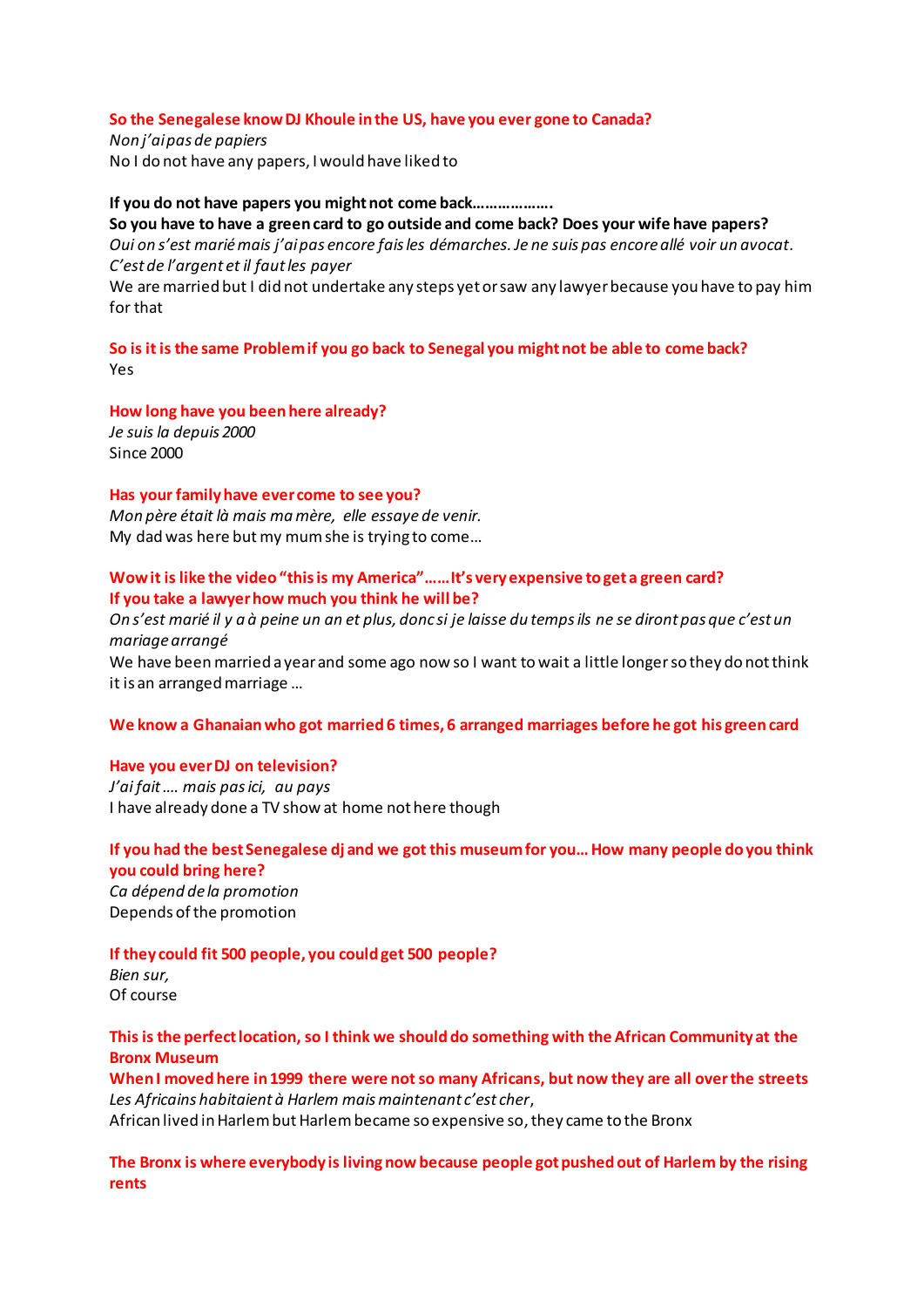Moi je payais 1000 dollars dans un petit appartement a Harlem ...

I was paying 1000 dollars in a small apartment in Harlem but I was told if I was to renew the least I would pay At least 1300-1400 dollars

### Are they other African families in your building?

Oui, il y en a trop meme Too many actually

# Is this a tall building?

Il y a 6 étages. 6 floors

# Do you see a life here; do you see yourself staying here?

C'est ce que j'ai dit à ma famille au pays I was just talking about this with my family back home

# Where is she from, your wife?

Sénégal Moi je suis la, Pour l'instant je n'ai pas encore décidé d'y retourner. Si je retourne au pays qu'est ce que je vais faire, ici j'ai l'opportunité de faire DJ et de travailler, For now, I am here I do not plan to return. If I go back home, what am I going to do? Here I have the opportunity to DJ and work

# Do you think the schools here are better than there are in Senegal?

Ca dépend, les gens qui ont étudié au pays, sont plus fort que ceux d'ici. Au pays tu tarvailles de 9 a 5 ici on te dit de choisir tes heures

Depends but seems like people who study back home are more educated than those here. Plus, back home, you go from 9 to 5 whereas here, you chose your own schedule pretty much

# People do not work as hard here?

Non c'est pas ca, mais au niveau éducation, ils veulent pas bousculer les gens ici Not really but it's just seems that they do want to shake people up here when it comes to schooling

### Back home we had to think outside the box, outside of your lessons

# Do you think in the job you have worked coming from a better education a background has helped you or the people think ok you differently because you speak different languages ?...

Les africains sont polis, On ne vole pas on fait rien Africans are very polite . They do not steal nor do anything

Coz that's the impression that I have talking to people who hire African workers, you are seen as the best labour force even at Fordham all security guards are Africans, in the stores also...

# Would you see yourself eventually owning a club, or do you see yourself working as a DJ, would you like to own your own club?

J'aimerais bien, parce que les sénégalais même si ce n'est pas les soirées il y a les baptêmes, les réceptions, ils n'ont pas de place, ils louent à 2000 dollars!

Senegalese may not go out all the time but they always have some to celebrate like you have birth, weddings ... they have not enough room they have to rent up to \$2000

# That would be something where you could become a center for the community in the Bronx great!